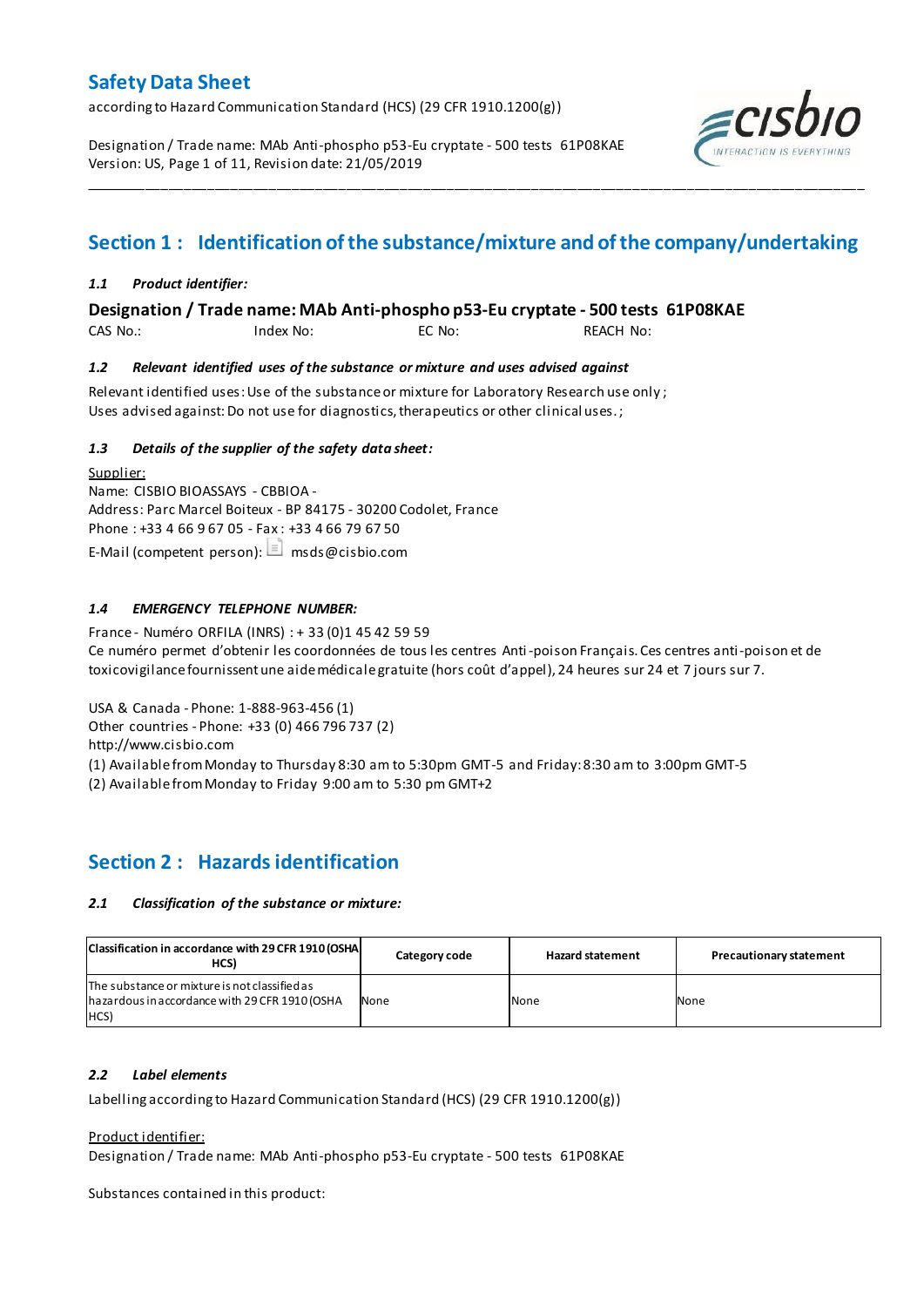according to Hazard Communication Standard (HCS) (29 CFR 1910.1200(g))

Designation / Trade name: MAb Anti-phospho p53-Eu cryptate - 500 tests 61P08KAE Version: US, Page 2 of 11, Revision date: 21/05/2019



Hazard pictograms

Signal word:

Hazard and precautionary statements:

## *2.3 Other hazards*

The mixture does not contain substances classified as 'Substances of Very High Concern' (SVHC) >= 0.1% published by the European CHemicals Agency (ECHA) under article 57 of REACH. The mixture satisfies neither the PBT nor the vPvB criteria for mixtures in accordance with annexe XIII of the REACH regulations EC 1907/2006. ;

\_\_\_\_\_\_\_\_\_\_\_\_\_\_\_\_\_\_\_\_\_\_\_\_\_\_\_\_\_\_\_\_\_\_\_\_\_\_\_\_\_\_\_\_\_\_\_\_\_\_\_\_\_\_\_\_\_\_\_\_\_\_\_\_\_\_\_\_\_\_\_\_\_\_\_\_\_\_\_\_\_\_\_\_\_\_\_\_\_\_\_\_\_\_\_\_\_\_\_\_\_

Adverse human health effects: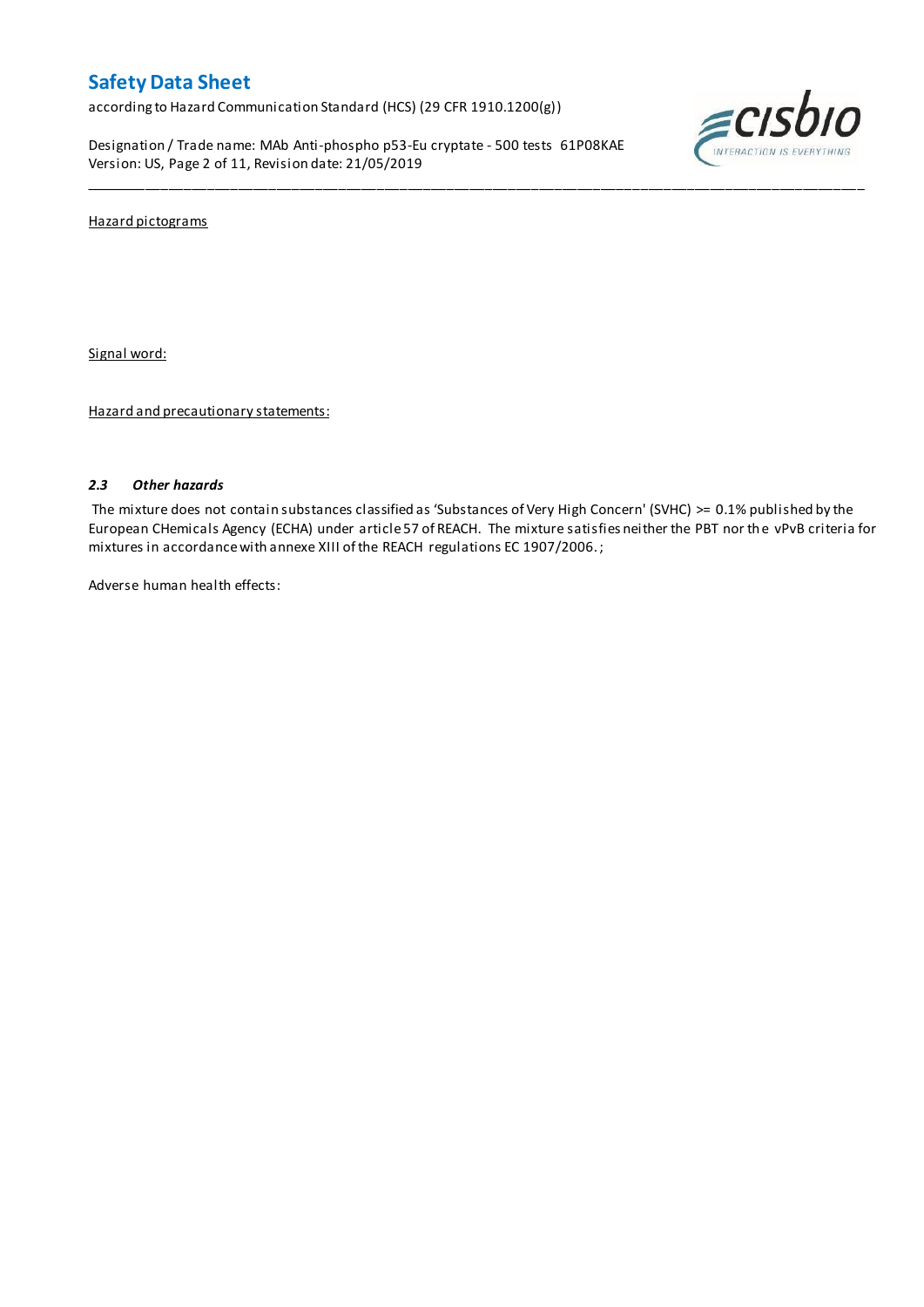according to Hazard Communication Standard (HCS) (29 CFR 1910.1200(g))

Designation / Trade name: MAb Anti-phospho p53-Eu cryptate - 500 tests 61P08KAE Version: US, Page 3 of 11, Revision date: 21/05/2019



## \_\_\_\_\_\_\_\_\_\_\_\_\_\_\_\_\_\_\_\_\_\_\_\_\_\_\_\_\_\_\_\_\_\_\_\_\_\_\_\_\_\_\_\_\_\_\_\_\_\_\_\_\_\_\_\_\_\_\_\_\_\_\_\_\_\_\_\_\_\_\_\_\_\_\_\_\_\_\_\_\_\_\_\_\_\_\_\_\_\_\_\_\_\_\_\_\_\_\_\_\_ **Section 3 : Composition/information on ingredients**

### *3.2 Mixtures*

Hazardous ingredients:

| Substance name                                                               | CASn <sup>o</sup> | Index n° | EC n <sup>o</sup> | Classification in accordance with 29 CFR Concentration<br><b>1910 (OSHA HCS)</b> | (%)     | <b>SCL</b> | M-factor |
|------------------------------------------------------------------------------|-------------------|----------|-------------------|----------------------------------------------------------------------------------|---------|------------|----------|
| $4-(2-$<br>hydroxyethyl)piperazin-<br>1-ylethanesulphonic 7365-45-9<br>lacid |                   |          | 230-907-9         |                                                                                  | $< 3\%$ |            |          |

Additional information:

Full text of H- and EUH-phrases: see SECTION 16.

## **Section 4 : First aid measures**

## *4.1 Description of first aid measures*

**General information**: Do not leave affected person unattended. ;

Following inhalation: In case of respiratory tract irritation, consult a physician. ;

**Following skin contact**:After contact with skin, wash immediately with water ;

**Following eye contact**: After contact with the eyes, rinse with water with the eyelids open for a sufficient length of time,

then consult an ophthalmologist immediately. ;

**Following ingestion**: Do NOT induce vomiting. ;

**Self-protection of the first aider**:

### *4.2 Most important symptoms and effects, both acute and delayed*

Symptoms: No known symptoms to date. ; Effects:

### *4.3 Indication of any immediate medical attention and special treatment needed*

Notes for the doctor:

# **Section 5 : Firefighting measures**

## *5.1 Extinguishing media:*

Suitable extinguishing media: This product is not flammable. Use extinguishing agent suitable for type of surrounding fire ;

## *5.2 Special hazards arising from the substance or mixture*

Hazardous combustion products:/

## *5.3 Advice for fire-fighters*

Wear Protective clothing. ; Additional information: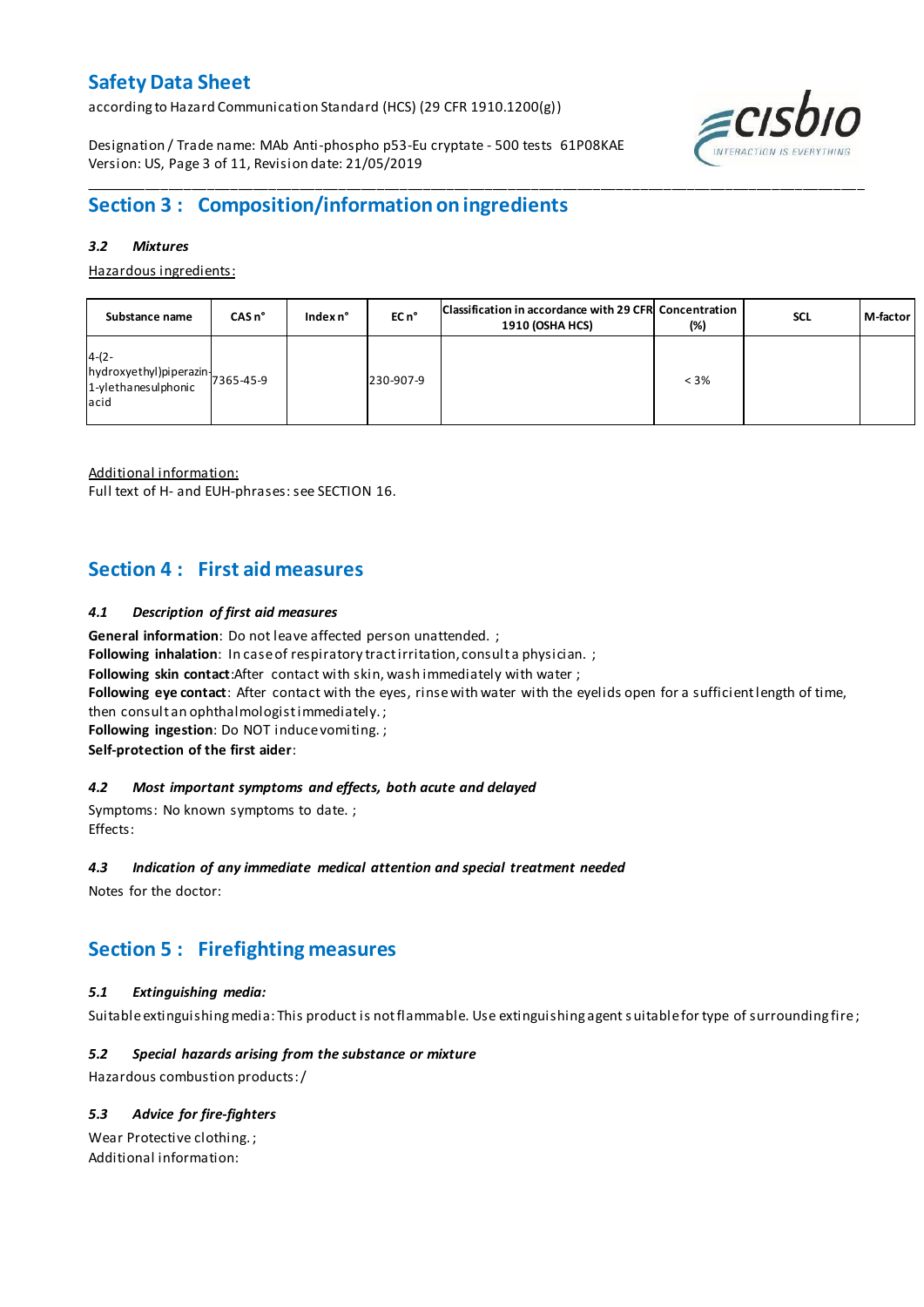according to Hazard Communication Standard (HCS) (29 CFR 1910.1200(g))

Designation / Trade name: MAb Anti-phospho p53-Eu cryptate - 500 tests 61P08KAE Version: US, Page 4 of 11, Revision date: 21/05/2019

\_\_\_\_\_\_\_\_\_\_\_\_\_\_\_\_\_\_\_\_\_\_\_\_\_\_\_\_\_\_\_\_\_\_\_\_\_\_\_\_\_\_\_\_\_\_\_\_\_\_\_\_\_\_\_\_\_\_\_\_\_\_\_\_\_\_\_\_\_\_\_\_\_\_\_\_\_\_\_\_\_\_\_\_\_\_\_\_\_\_\_\_\_\_\_\_\_\_\_\_\_



## **Section 6 : Accidental release measures**

### *6.1 Personal precautions, protective equipment and emergency procedures*

Emergency procedures: Provide adequate ventilation. ;

### *6.2 Environmental precautions*

Do not allow to enter into surface water or drains. ;

### *6.3 Methods and material for containment and cleaning up*

For cleaning up: Suitable material for taking up: Absorbing material, organic ; Other information:

### *6.4 Reference to other sections*

Additional information:

# **Section 7 : Handling and storage**

### *7.1 Precautions for safe handling*

Protective measures: Advice on safe handling: Avoid contact with skin, eyes and clothes.; Fire preventions:

Do not eat, drink or smoke in areas where reagents are handled. ; Advice on general occupational hygiene : Handle in accordance with good industrial hygiene and safety practice;

## *7.2 Conditions for safe storage, including any incompatibilities*

Requirements for storage rooms and vessels: Keep container tightly closed.; Hints on storage assembly: Materials to avoid: Further information on storage conditions:

## *7.3 Specific end uses:*

Recommendations on specific end uses: Observe technical data sheet. ;

# **Section 8 : Exposure controls/personal protection**

### *8.1 Control parameters*

Preliminary remark:

- 8.1.1 Occupational exposure limits:
	- OSHA (USA)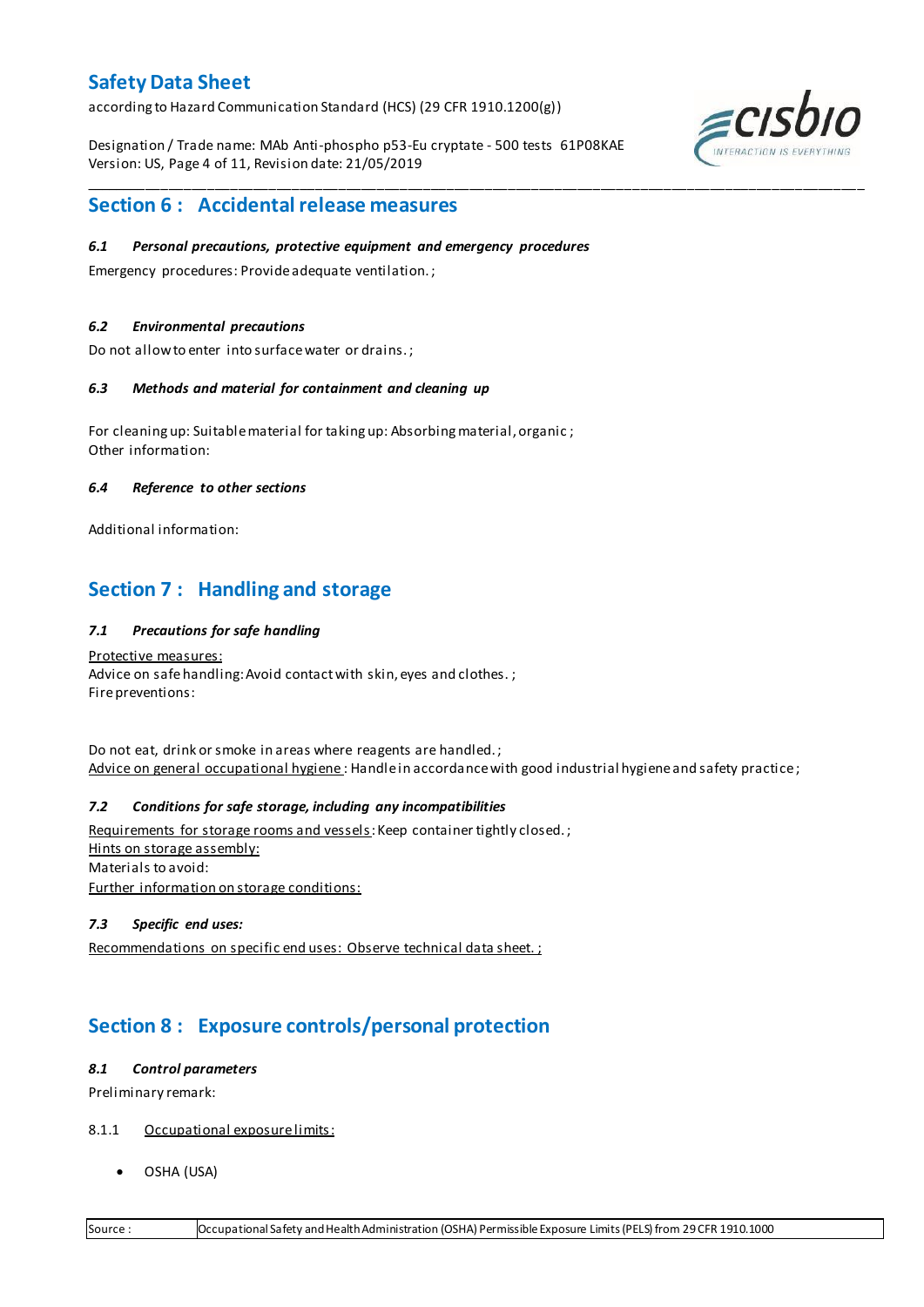according to Hazard Communication Standard (HCS) (29 CFR 1910.1200(g))

Designation / Trade name: MAb Anti-phospho p53-Eu cryptate - 500 tests 61P08KAE Version: US, Page 5 of 11, Revision date: 21/05/2019



| Substance                         | EC-No. | <b>CAS-No</b> | <b>OSHA Permissible</b><br>8-hour TWA (ppm) | <b>OSHA Permissible</b><br>Exposure Limit (PEL)   Exposure Limit (PEL) 8-<br>hour TWA (mg/m3) | <b>OSHA Permissible</b><br><b>Exposure Limit (PEL)</b><br>STEL (ppm) | <b>OSHA Permissible</b><br><b>Exposure Limit (PEL)</b><br>STEL (mg/m3) |
|-----------------------------------|--------|---------------|---------------------------------------------|-----------------------------------------------------------------------------------------------|----------------------------------------------------------------------|------------------------------------------------------------------------|
| 7365-45-9/230-907 230-907-9<br>١q |        | 7365-45-9     |                                             |                                                                                               |                                                                      |                                                                        |

| Source :                            | TRGS 903, November 2015, BAuA |               |            |           |
|-------------------------------------|-------------------------------|---------------|------------|-----------|
| Substance                           | EC-No.                        | <b>CAS-No</b> | BGW(mg/m3) | BGW (ppm) |
| 7365-45-9 / 230-907 230-907-9<br>19 |                               | 7365-45-9     |            |           |

### 8.1.2 DNEL/PNEC-values:

• DNEL worker

| Source:                 |        | <b>GESTIS</b> - substance database |                                                 |                                                          |                                                             |                              |                                                                                                            |                                    |                                         |
|-------------------------|--------|------------------------------------|-------------------------------------------------|----------------------------------------------------------|-------------------------------------------------------------|------------------------------|------------------------------------------------------------------------------------------------------------|------------------------------------|-----------------------------------------|
| Substance               | EC-No. | <b>CAS-No</b>                      | Acute - dermal,<br>local effects<br>(mg/kg/day) | $Long-term -$<br>dermal, local<br>effects<br>(mg/kg/day) | $Long-term -$<br>dermal.<br>systemic effects<br>(mg/kg/day) | Acute –<br>inhalation, local | $Acute -$<br>inhalation.<br>effects (mg/m3) <sup>systemic</sup> effects (mg/m3)systemic effects<br>(mg/m3) | $Long-term -$<br>inhalation, local | $Long-term -$<br>inhalation.<br>(mg/m3) |
| 7365-45-9/<br>230-907-9 |        | 230-907-9 7365-45-9                |                                                 |                                                          |                                                             |                              | 23.5-23.5                                                                                                  |                                    |                                         |

### DNEL consumer

| Source:                 |        | <b>GESTIS</b> - substance database |                                               |                                                          |                                                             |                              |                                                                                  |                                  |                                                                                |
|-------------------------|--------|------------------------------------|-----------------------------------------------|----------------------------------------------------------|-------------------------------------------------------------|------------------------------|----------------------------------------------------------------------------------|----------------------------------|--------------------------------------------------------------------------------|
| Substance               | EC-No. | <b>CAS-No</b>                      | Acute-dermal.<br>local effects<br>(mg/kg/day) | $Long-term -$<br>dermal, local<br>effects<br>(mg/kg/day) | $Long-term -$<br>dermal.<br>systemic effects<br>(mg/kg/day) | Acute –<br>inhalation. local | $Acute -$<br>inhalation.<br>systemic effects (mg/m3) systemic effects<br>(mg/m3) | Long-term –<br>inhalation. local | $Long-term -$<br>inhalation.<br>- weffects (mg/m3) systemic effects<br>(mg/m3) |
| 7365-45-9/<br>230-907-9 |        | 230-907-97365-45-9                 |                                               |                                                          |                                                             |                              |                                                                                  |                                  |                                                                                |

### • PNEC

| Source:         | <b>INERIS</b>                   |               |            |              |  |  |              |  |                      |  |            |                      |              |  |  |  |  |
|-----------------|---------------------------------|---------------|------------|--------------|--|--|--------------|--|----------------------|--|------------|----------------------|--------------|--|--|--|--|
|                 |                                 |               |            | PNEC AQUATIC |  |  |              |  |                      |  |            | <b>PNEC Sediment</b> |              |  |  |  |  |
|                 | Substance<br>EC-No.             | <b>CAS-No</b> | freshwater |              |  |  | marine water |  | intermittent release |  | freshwater |                      | marine water |  |  |  |  |
|                 |                                 |               | (mg/L)     |              |  |  |              |  |                      |  |            |                      |              |  |  |  |  |
| 7365-45-9<br>۱q | / 230-907-1230-907-917365-45-91 |               |            |              |  |  |              |  |                      |  |            |                      |              |  |  |  |  |

| Source:   | <b>INERIS</b> |               |           |                                |          |                             |
|-----------|---------------|---------------|-----------|--------------------------------|----------|-----------------------------|
|           |               |               |           | Others                         |          |                             |
| Substance | EC-No.        | <b>CAS-No</b> | PNEC soil | PNEC sewage treatment<br>plant | PNEC air | PNEC secondary<br>poisoning |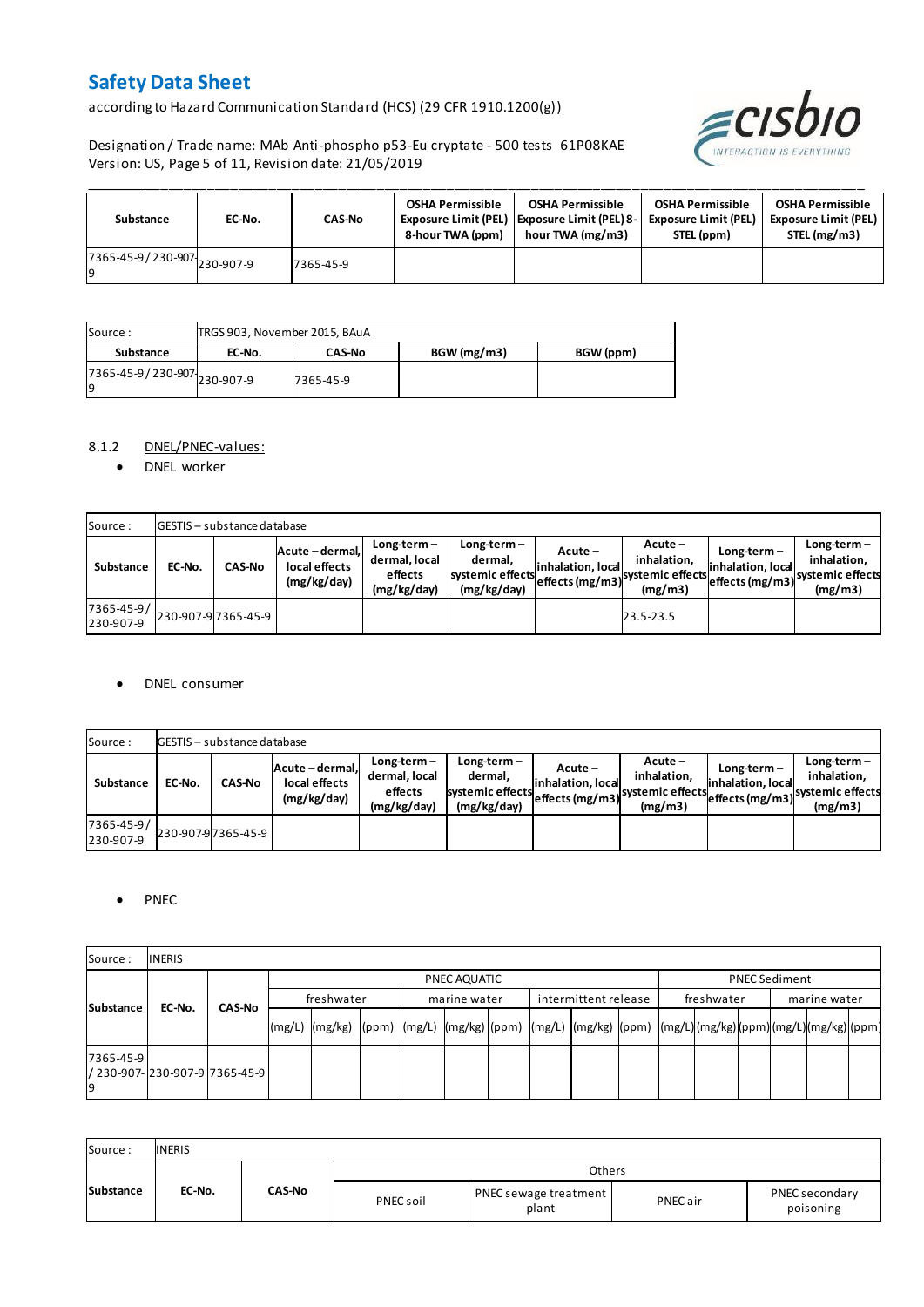according to Hazard Communication Standard (HCS) (29 CFR 1910.1200(g))

Designation / Trade name: MAb Anti-phospho p53-Eu cryptate - 500 tests 61P08KAE Version: US, Page 6 of 11, Revision date: 21/05/2019



|                                   |           |  |  | (mg/L)  (mg/kg)  (ppm)  (mg/L)  (mg/kg)  (ppm)  (mg/L)  (mg/kg)  (ppm)  (mg/L)  (mg/kg)  (ppm) |  |  |  |  |
|-----------------------------------|-----------|--|--|------------------------------------------------------------------------------------------------|--|--|--|--|
| 7365-45-9/<br>230-907-9 230-907-9 | 7365-45-9 |  |  |                                                                                                |  |  |  |  |

### *8.2 Exposure controls*

8.2.1 Appropriate engineering controls:

Technical measures and appropriate working operations should be given priority over the use of personal protective equipment. See section 7

8.2.2 Personal protective equipment:

Eye / Face protection: Safety glasses with side-shields ;

Skin protection:Gloves ;

Respiratory protection:Ensure adequate ventilation ;

Thermal hazards:

8.2.3 Environmental exposure controls:

Consumer exposure control

Measures related to consumer uses of the substance (as such or in mixtures):

Measures related to the service life of the substance in articles:

# **Section 9 : Physical and chemical properties**

### *9.1 Information on basic physical and chemical properties*

**Appearance** 

| Physical state        | Liguid      |
|-----------------------|-------------|
| Colour                | Colorless : |
| Odour                 |             |
| Odour threshold (ppm) |             |

|                                                                          |  |                                           | Value | Concentration<br>(mol/L) | Method | Temperature (°C) | Pressure (kPa) | Remark |
|--------------------------------------------------------------------------|--|-------------------------------------------|-------|--------------------------|--------|------------------|----------------|--------|
| pH                                                                       |  |                                           |       |                          |        |                  |                |        |
| Melting point (°C)                                                       |  |                                           |       |                          |        |                  |                |        |
| Freezing point (°C)                                                      |  |                                           |       |                          |        |                  |                |        |
| Initial boiling point/boiling range (°C)                                 |  |                                           |       |                          |        |                  |                |        |
| Flash point (°C)                                                         |  |                                           |       |                          |        |                  |                |        |
| Evaporation rate (kg/m <sup>2</sup> /h)                                  |  |                                           |       |                          |        |                  |                |        |
| Flammability (type : ) (%)                                               |  |                                           |       |                          |        |                  |                |        |
| Upper/lower<br>Upper explosive limit<br>flammability or explosive<br>(%) |  |                                           |       |                          |        |                  |                |        |
| limits<br>Lower explosive limit (%)                                      |  |                                           |       |                          |        |                  |                |        |
| Vapour pressure (kPa)                                                    |  |                                           |       |                          |        |                  |                |        |
| Vapour density (g/cm <sup>3</sup> )                                      |  |                                           |       |                          |        |                  |                |        |
|                                                                          |  | Density (g/cm <sup>3</sup> )              |       |                          |        |                  |                |        |
| Densities                                                                |  | Relative density (g/cm <sup>3</sup> )     |       |                          |        |                  |                |        |
|                                                                          |  | Bulk density (g/cm <sup>3</sup> )         |       |                          |        |                  |                |        |
|                                                                          |  | Critical density (g/cm <sup>3</sup> )     |       |                          |        |                  |                |        |
| Solubility (Type: ) (g/L)                                                |  |                                           |       |                          |        |                  |                |        |
| Partition coefficient (log Pow)<br>n-octanol/water at pH :               |  |                                           |       |                          |        |                  |                |        |
| Auto-ignition temperature (°C)                                           |  |                                           |       |                          |        |                  |                |        |
| Decomposition temperature (°C)<br>Decomposition energy : kJ              |  |                                           |       |                          |        |                  |                |        |
| Viscosity                                                                |  | Viscosity, dynamic (poiseuille)           |       |                          |        |                  |                |        |
|                                                                          |  | Viscosity, cinematic (cm <sup>3</sup> /s) |       |                          |        |                  |                |        |
|                                                                          |  | <b>Explosive properties</b>               |       |                          |        |                  |                |        |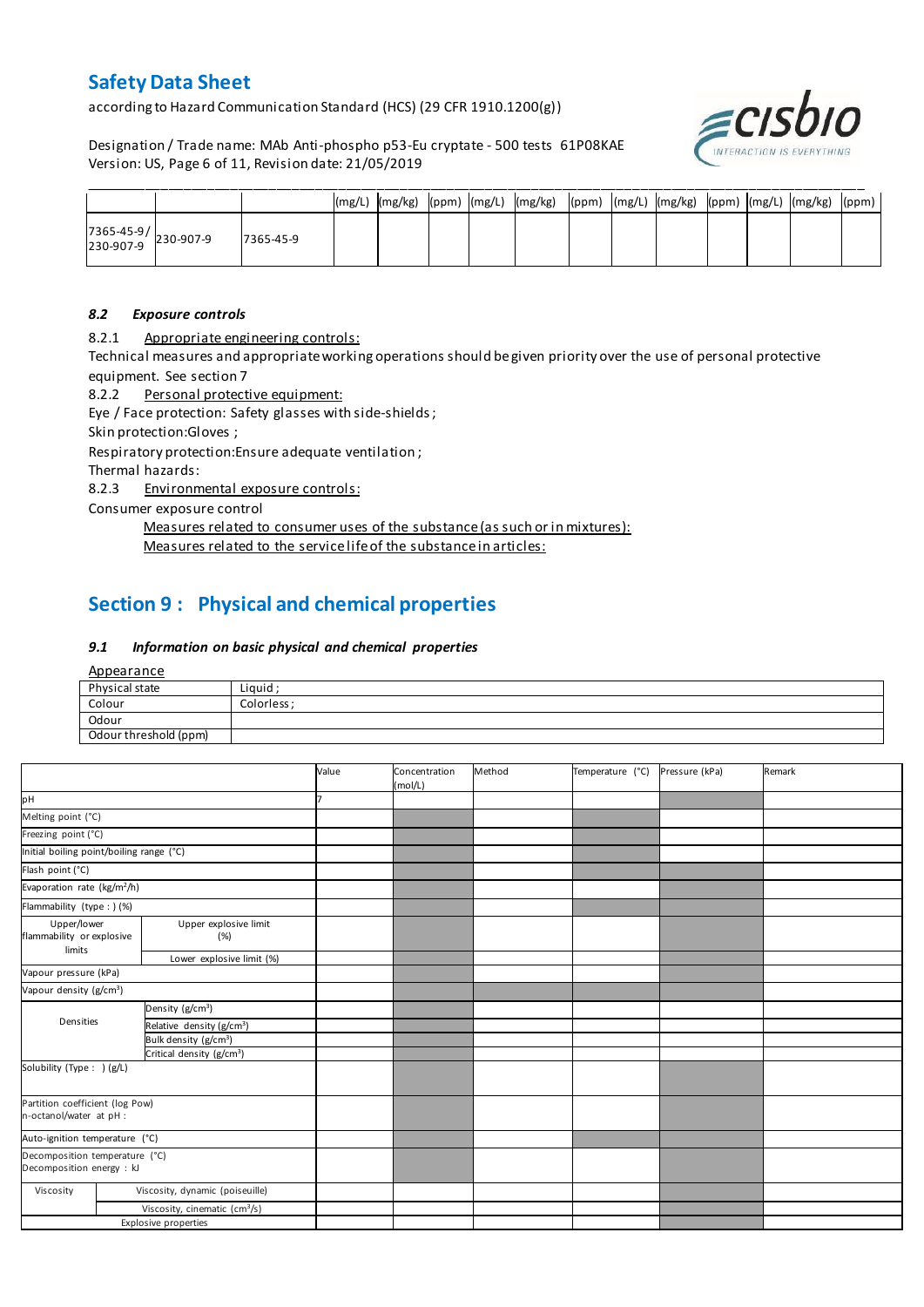according to Hazard Communication Standard (HCS) (29 CFR 1910.1200(g))

Designation / Trade name: MAb Anti-phospho p53-Eu cryptate - 500 tests 61P08KAE Version: US, Page 7 of 11, Revision date: 21/05/2019

\_\_\_\_\_\_\_\_\_\_\_\_\_\_\_\_\_\_\_\_\_\_\_\_\_\_\_\_\_\_\_\_\_\_\_\_\_\_\_\_\_\_\_\_\_\_\_\_\_\_\_\_\_\_\_\_\_\_\_\_\_\_\_\_\_\_\_\_\_\_\_\_\_\_\_\_\_\_\_\_\_\_\_\_\_\_\_\_\_\_\_\_\_\_\_\_\_\_\_\_\_



# Oxidising properties *9.2 Other information:*

No other relevant data available

# **Section 10 : Stability and reactivity**

### *10.1 Reactivity*

This material is considered to be non-reactive under normal use conditions. ;

### *10.2 Chemical stability*

- *10.3 Possibility of hazardous reactions*
- *10.4 Conditions to avoid:*

*10.5 Incompatible materials:*

### *10.6 Hazardous decomposition products:*

Does not decompose when used for intended uses. ;

## **Section 11 : Toxicological information**

Toxicokinetics, metabolism and distribution

### *11.1 Information on toxicological effects*

### **Substances**

**Acute toxicity**

Animal data: Acute oral toxicity:

Acute dermal toxicity:

Acute inhalative toxicity:

Practical experience / human evidence: Assessment / Classification: General Remark:

**•** Skin corrosion/irritation

Animal data: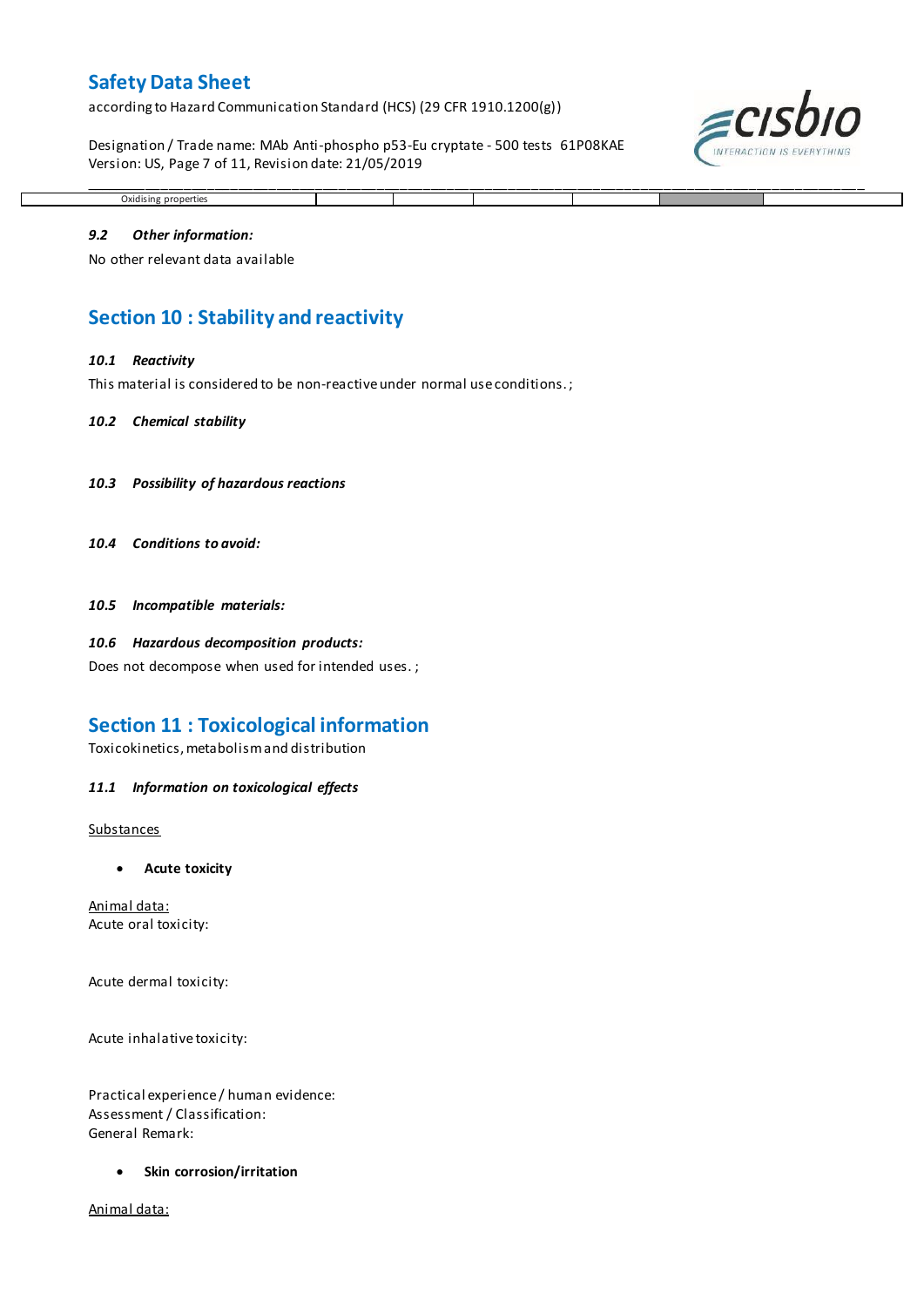according to Hazard Communication Standard (HCS) (29 CFR 1910.1200(g))

Designation / Trade name: MAb Anti-phospho p53-Eu cryptate - 500 tests 61P08KAE Version: US, Page 8 of 11, Revision date: 21/05/2019

\_\_\_\_\_\_\_\_\_\_\_\_\_\_\_\_\_\_\_\_\_\_\_\_\_\_\_\_\_\_\_\_\_\_\_\_\_\_\_\_\_\_\_\_\_\_\_\_\_\_\_\_\_\_\_\_\_\_\_\_\_\_\_\_\_\_\_\_\_\_\_\_\_\_\_\_\_\_\_\_\_\_\_\_\_\_\_\_\_\_\_\_\_\_\_\_\_\_\_\_\_



In-vitro skin test method: In-vitro skin test result:

Assessment / Classification:

**Eye damage/irritation**

Animal data:

In vitro eye test method: In vitro eye test result: Assessment / Classification:

C**MR effects (carcinogenity, mutagenicity and toxicity for reproduction)**

o Germ cell mutagenicity:

Animal data:

Assessment / Classification:

o Carcinogenicity

Practical experience / human evidence: Animal data:

Other information: Assessment / Classification:

o Reproductive toxicity

Practical experience / human evidence: Animal data:

Other information: Assessment / Classification:

Overall assessment on CMR properties:

- **Specific target organ toxicity (single exposure)**
	- o STOT SE 1 and 2

Animal data:

Other information:

o STOT SE 3

Practical experience / human evidence:

Other information: Assessment / Classification:

**Specific target organ toxicity (repeated exposure)**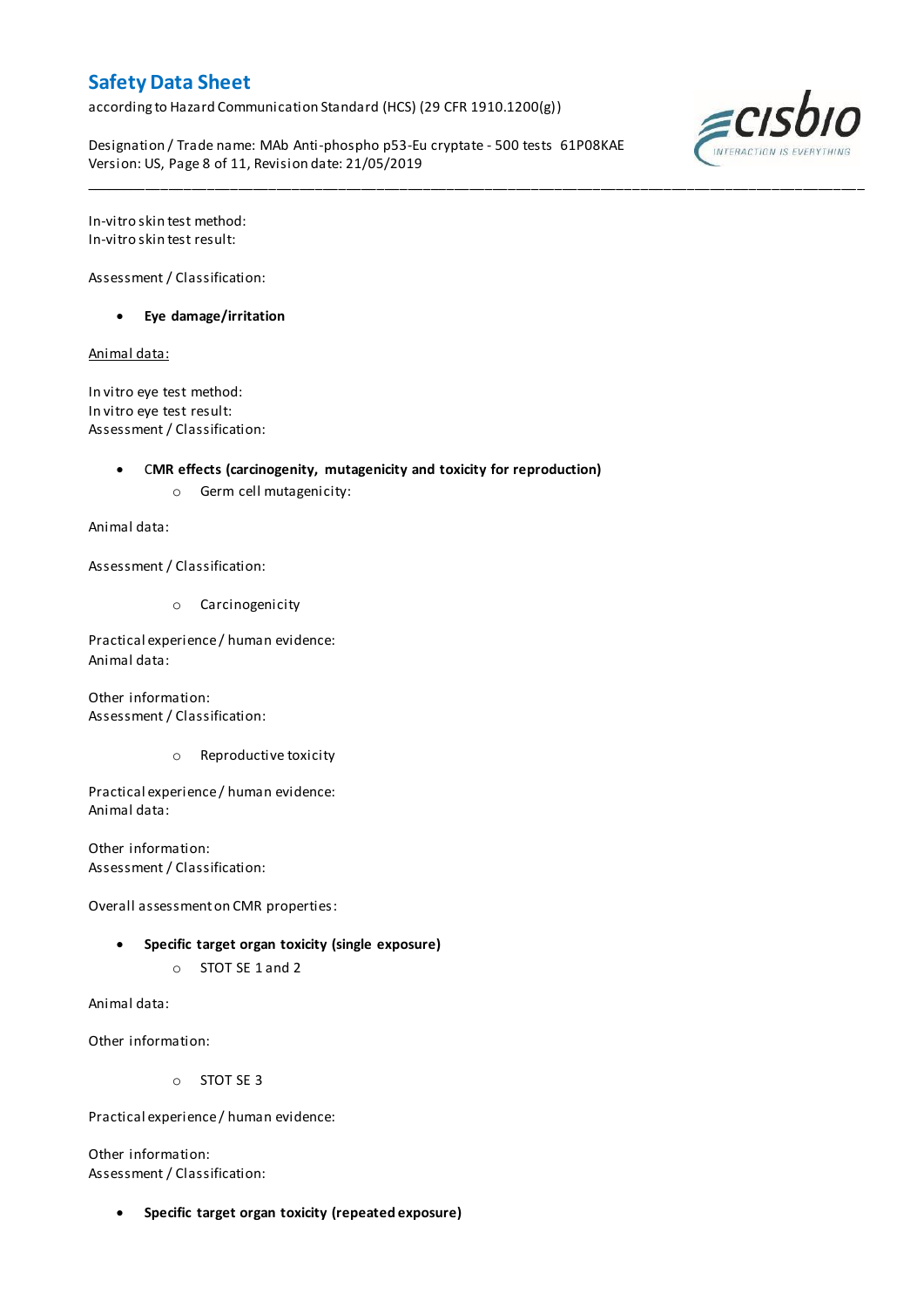according to Hazard Communication Standard (HCS) (29 CFR 1910.1200(g))

Designation / Trade name: MAb Anti-phospho p53-Eu cryptate - 500 tests 61P08KAE Version: US, Page 9 of 11, Revision date: 21/05/2019



Practical experience / human evidence: Animal data:

Assessment / Classification: Other information

**Aspiration hazard**

Practical experience / human evidence: Experimental data: viscosity data: see SECTION 9. Assessment / Classification: Remark:

11.1.1 Mixtures No toxicological information is available for the mixture itself

# **Section 12 : Ecological information**

In case that test data regarding one endpoint/differentiation exist for the mixture itself, the classification is carried out according to the substance criteria (excluding biodegradation and bioaccumulation). If no test data exist, the criteria for mixture classification has to be used (calculation method) in this case the toxicological data of the ingredients are shown.

\_\_\_\_\_\_\_\_\_\_\_\_\_\_\_\_\_\_\_\_\_\_\_\_\_\_\_\_\_\_\_\_\_\_\_\_\_\_\_\_\_\_\_\_\_\_\_\_\_\_\_\_\_\_\_\_\_\_\_\_\_\_\_\_\_\_\_\_\_\_\_\_\_\_\_\_\_\_\_\_\_\_\_\_\_\_\_\_\_\_\_\_\_\_\_\_\_\_\_\_\_

## *12.1 Aquatic toxicity:*

Acute (short-term) fish toxicity

Chronic (long-term) fish toxicity

Acute (short-term) toxicity to crustacea

Chronic (long-term) toxicity to crustacea

Acute (short-term) toxicity to algae and cyanobacteria

Toxicity to microorganisms and other aquatic plants / organisms

Assessment / Classification:

*12.2 Persistence and degradability* Biodegradation:

Abiotic Degradation:

Assessment / Classification:

*12.3 Bioaccumulative potential*

Bioconcentration factor (BCF):

*12.4 Mobility in soil*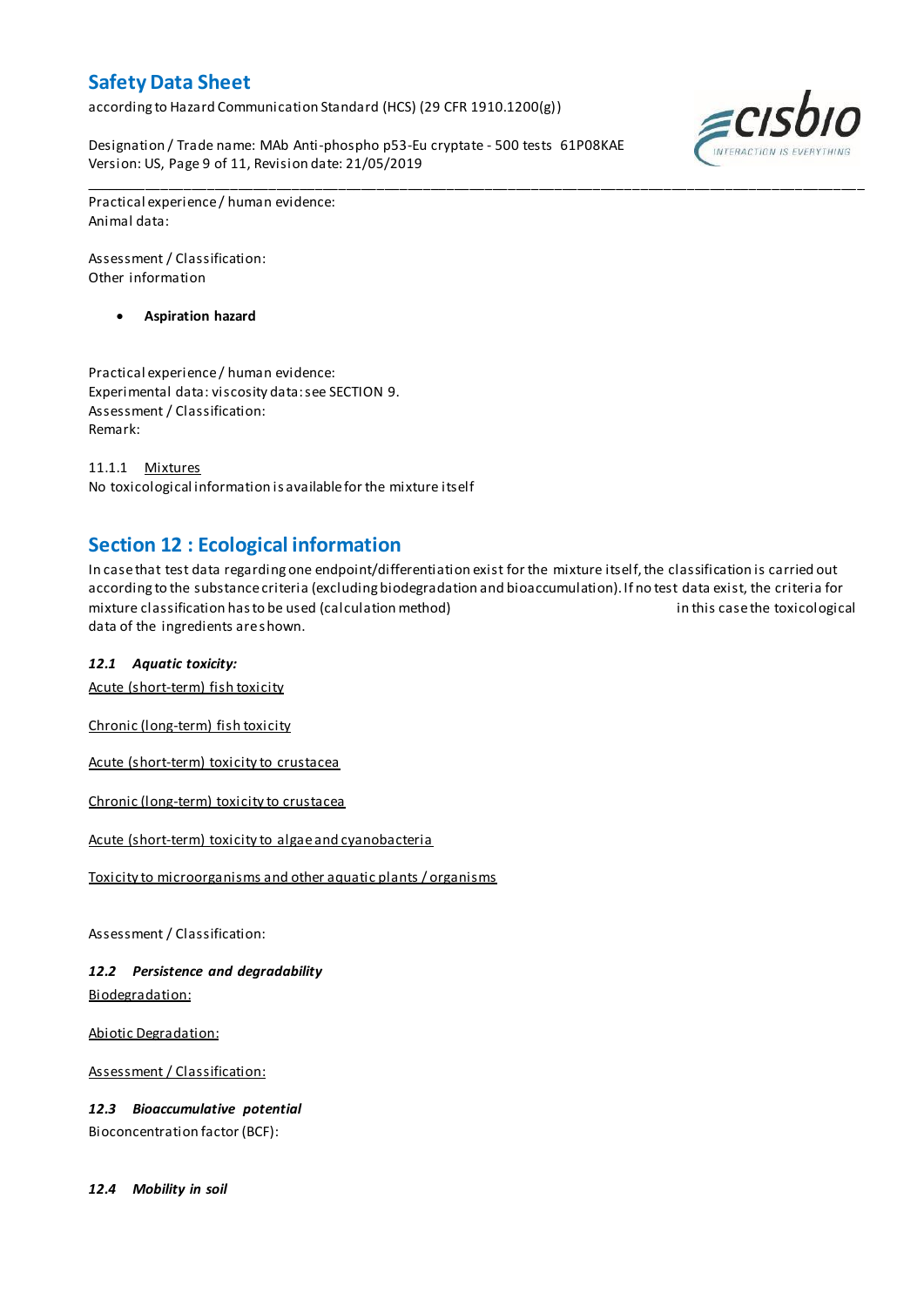according to Hazard Communication Standard (HCS) (29 CFR 1910.1200(g))

Designation / Trade name: MAb Anti-phospho p53-Eu cryptate - 500 tests 61P08KAE Version: US, Page 10 of 11, Revision date: 21/05/2019



### *12.5 Results of PBT and vPvB assessment*

## *12.6 Other adverse effects:*

Additional ecotoxicological information:

# **Section 13 : Disposal considerations**

### *13.1 Waste treatment methods*

Waste treatment options: Dispose of waste according to applicable legislation. ;

Other disposal recommendations: Additional information:

## **Section 14 : Transport information**

### ADR/RID/AND/IMDG/IATA

| UN No.                     |  |
|----------------------------|--|
| UN Proper shipping name    |  |
| Transport hazard class(es) |  |
| Hazard label(s)            |  |
|                            |  |
| Packing group              |  |

\_\_\_\_\_\_\_\_\_\_\_\_\_\_\_\_\_\_\_\_\_\_\_\_\_\_\_\_\_\_\_\_\_\_\_\_\_\_\_\_\_\_\_\_\_\_\_\_\_\_\_\_\_\_\_\_\_\_\_\_\_\_\_\_\_\_\_\_\_\_\_\_\_\_\_\_\_\_\_\_\_\_\_\_\_\_\_\_\_\_\_\_\_\_\_\_\_\_\_\_\_

### *Transport in bulk according to Annex II of MARPOL 73/78 and the IBC Code*

| Land transport (ADR/RID)                                             |                                                  |
|----------------------------------------------------------------------|--------------------------------------------------|
| Classification code ADR:                                             | Special Provisions for ADR/RID:                  |
| Limited quantities for ADR/RID:                                      | Excepted Quantities for ADR/RID:                 |
| Packing Instructions for ADR/RID:                                    |                                                  |
| Special packing provisions for ADR/RID:                              |                                                  |
| Mixed packing provisions:                                            | Portable tanks and bulk containers Instructions: |
| Portable tanks and bulk containers Special Provisions:               |                                                  |
| <b>ADR Tank Code:</b>                                                | ADR Tank special provisions:                     |
| Vehicle for tank carriage:                                           | Special provisions for carriage Packages:        |
| Special provisions for carriage Bulk:                                |                                                  |
| Special provisions for carriage for loading, unloading and handling: |                                                  |
| Special Provisions for carriage Operation:                           |                                                  |
| Hazard identification No:                                            | Transport category (Tunnel restriction code):    |
| <b>Sea transport (IMDG)</b>                                          |                                                  |
| Marine Pollutant:                                                    | Subsidiary risk(s) for IMDG:                     |
| Packing provisions for IMDG:                                         | Limited quantities for IMDG:                     |
| Packing instructions for IMDG:                                       | <b>IBC Instructions:</b>                         |
| <b>IBC Provisions:</b>                                               | <b>IMO</b> tank instructions:                    |
| UN tank instructions:                                                | Tanks and bulk Provisions:                       |
| EmS:                                                                 | Stowage and segregation for IMDG:                |
| Properties and observations:                                         |                                                  |
| <b>Inland waterway transport (ADN)</b>                               |                                                  |
| Classification Code ADN:                                             | Special Provisions ADN:                          |